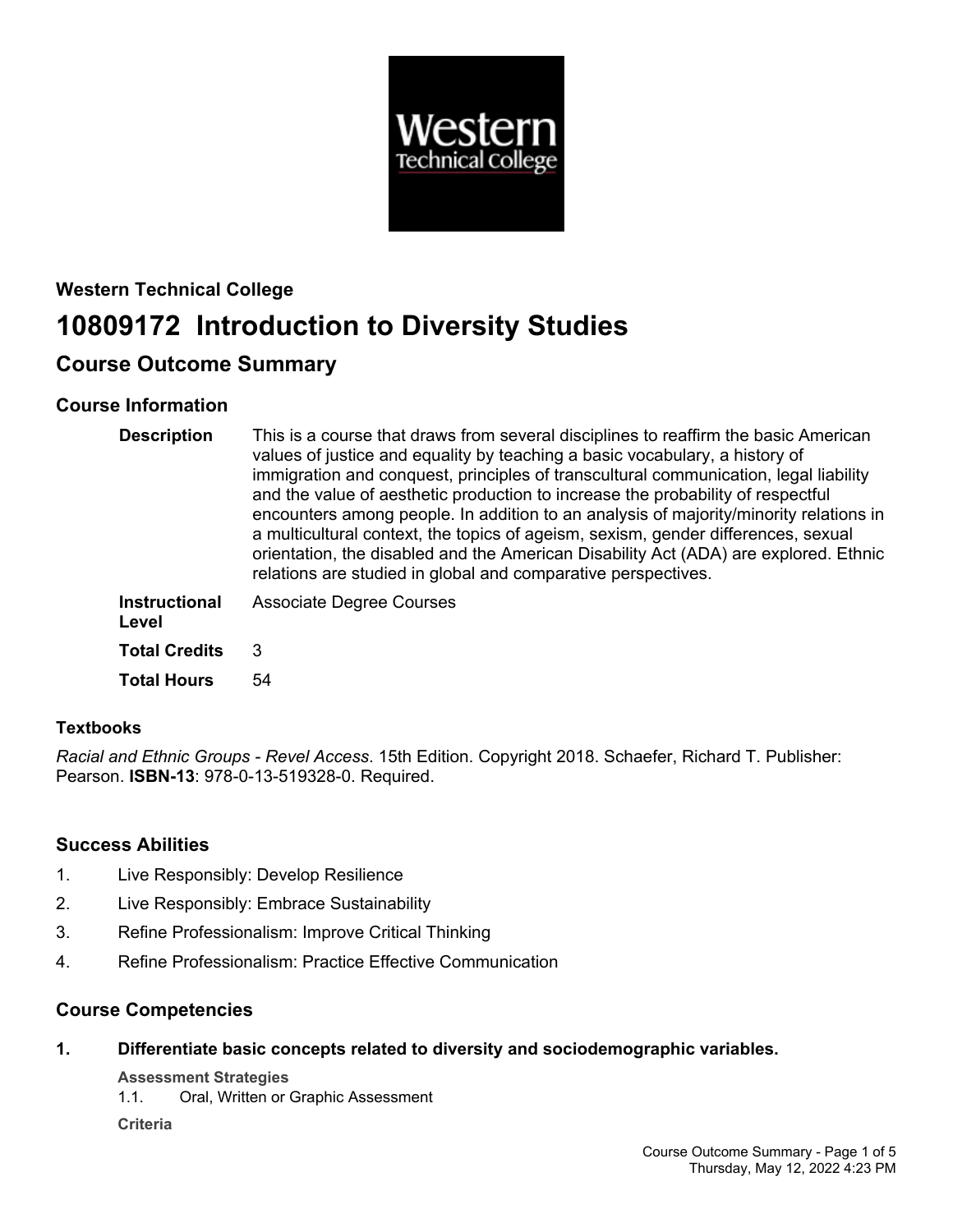*You will know you are successful when*

- 1.1. you apply the terminology in context (prejudice, discrimination, stereotype, etc.).
- 1.2. you identify sociodemographic variables.
- 1.3. you provide examples of the concepts related to diversity.
- 1.4. you compare the examples to your personal experience and your own personal demographic variables.
- 1.5. you summarize implications of the concepts to the workplace and or personal life.

### **Learning Objectives**

- 1.a. Define terminology.
- 1.b. Investigate socioeconomic variables.
- 1.c. Explore examples of the concepts related to diversity.
- 1.d. Reflect on your own personal experiences.
- 1.e. Explore and identify connections and implications of concepts to the workplace and your personal life.
- 1.f. **Identify your personal demographic variables.**

#### **2. Analyze patterns of interaction and adaptations of subordinate groups within a historical context.**

## **Assessment Strategies**

2.1. Oral, Written or Graphic Assessment

### **Criteria**

### *You will know you are successful when*

- 2.1. you identify subordinate groups.
- 2.2. you define various characteristics of the group i.e. political power, healthcare, education.
- 2.3. you examine the dominant group's different types of interaction/treatment of subordinate groups (genocide, expulsion, segregation, assimilation, accommodation, pluralism).
- 2.4. you compare dominant and subordinate group development and the impact of dominant group power over subordinate groups.
- 2.5. you trace the progression or non-progression of the group.
- 2.6. you compare how different subordinate groups have changed over time.
- 2.7. you evaluate the implications of the group's history on its current status.

## **Learning Objectives**

- 2.a. Research subordinate groups in society.
- 2.b. Identify various characteristics of the group.<br>2.c. Research the dynamics of historical and curi
- Research the dynamics of historical and current examples of the dominant group's treatment of subordinate groups.
- 2.d. Identify examples of how the dominant group gained power and used it on the subordinate group.
- 2.e. Identify the progression or non-progression of the group.
- 2.f. Explore examples of how various dominant and subordinate groups have changed over time.
- 2.g. Investigate the history and current status of various dominant and subordinate groups.
- 2.h. Define genocide, expulsion, segregation, assimilation, accommodation, and pluralism.

## **3. Analyze the effect of various forms of communication among and within groups.**

#### **Assessment Strategies**

3.1. Oral, Written or Graphic Assessment

## **Criteria**

#### *You will know you are successful when*

- 3.1. you recognize how culture influences communication.
- 3.2. you compare verbal and nonverbal communication between groups.
- 3.3. you explain the consequences of invisibility, negative stereotypes and media's role in representation of groups.
- 3.4. you identify factors that influence communication (such as race, ethnicity, gender and/or class).
- 3.5. you provide real-world examples of how communication varies among and within groups.

## **Learning Objectives**

- 3.a. Explore the relationship between culture and communication.
- 3.b. Research verbal and nonverbal communication between groups.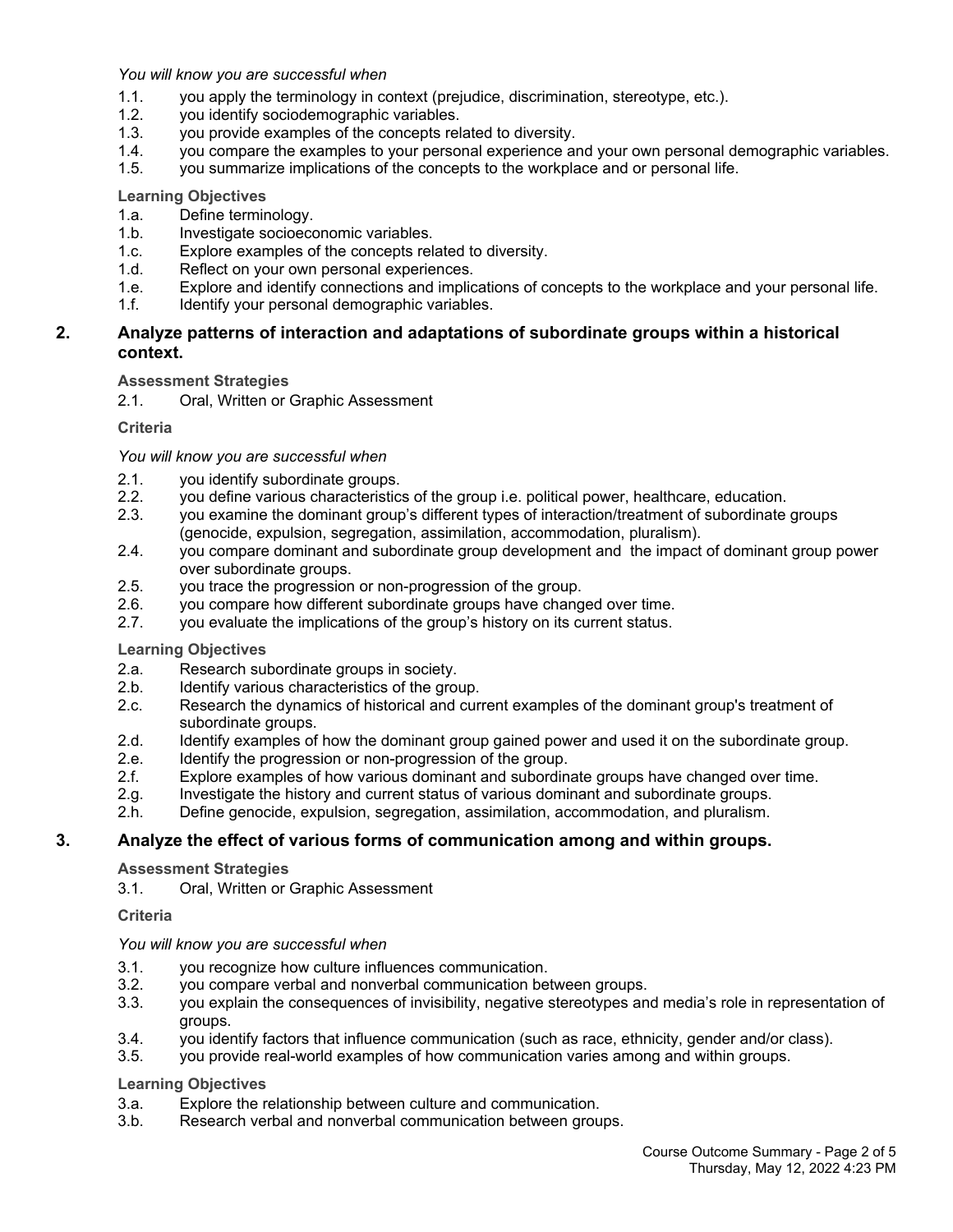- 3.c. Explore the consequences of invisibility, negative stereotypes, and media's role in representation of groups.
- 3.d. Investigate factors that influence communication (such as race, ethnicity, gender, and/or class).
- 3.e. Identify real-world examples of how communication varies among and within groups.

## **4. Examine potential legal, political, social, and/or economic outcomes of personal behavior as they relate to diverse populations.**

## **Assessment Strategies**

4.1. Oral, Written or Graphic Assessment

## **Criteria**

*You will know you are successful when*

- 4.1. you identify relevant legal or legislative rules that apply to your occupation.
- 4.2. you explain landmark legal cases.
- 4.3. you identify relevant personal examples.
- 4.4. you identify relevant professional examples.
- 4.5. you explain the consequences of personal behavior to yourself and your organization.

## **Learning Objectives**

- 4.a. Explore relevant legal or legislative rules that apply to your occupation.
- 4.b. Research landmark legal cases.
- 4.c. Explore relevant personal examples.
- 4.d. Explore relevant professional examples.
- 4.e. Correlate the consequences of personal behavior to yourself and your organization.

## **5. Assess the importance of global perspectives.**

## **Assessment Strategies**

5.1. Oral, Written or Graphic Assessment

## **Criteria**

## *You will know you are successful when*

- 5.1. you define the concepts of global perspective.
- 5.2. you identify advantages and disadvantages of a global perspective.
- 5.3. you explain how what happens at a global level impacts the local level.
- 5.4. you identify diversity issues worldwide.
- 5.5. you explain the process and impact of colonization and exploitation.

## **Learning Objectives**

- 5.a. Define the concepts of global perspective.
- 5.b. Explore advantages and disadvantages of a global perspective historically and currently.
- 5.c. Investigate how what happens at a global level impacts the local level.
- 5.d. Research diversity issues worldwide.
- 5.e. Identify the processes and impacts of colonization and exploitation.

## **6. Explore material and nonmaterial aspects of cultures.**

## **Assessment Strategies**

6.1. Oral, Written or Graphic Assessment

## **Criteria**

## *You will know you are successful when*

- 6.1. you define material and nonmaterial aspects of culture.<br>6.2. vou give examples of material aspects of culture.
- you give examples of material aspects of culture.
- 6.3. you give examples of nonmaterial aspects of culture.
- 6.4. you compare your culture with other cultures exploring concepts of ethnocentrism and ethnorelativism.

## **Learning Objectives**

- 6.a. Define material and nonmaterial aspects of culture.
- 6.b. Identify examples of material aspects of culture.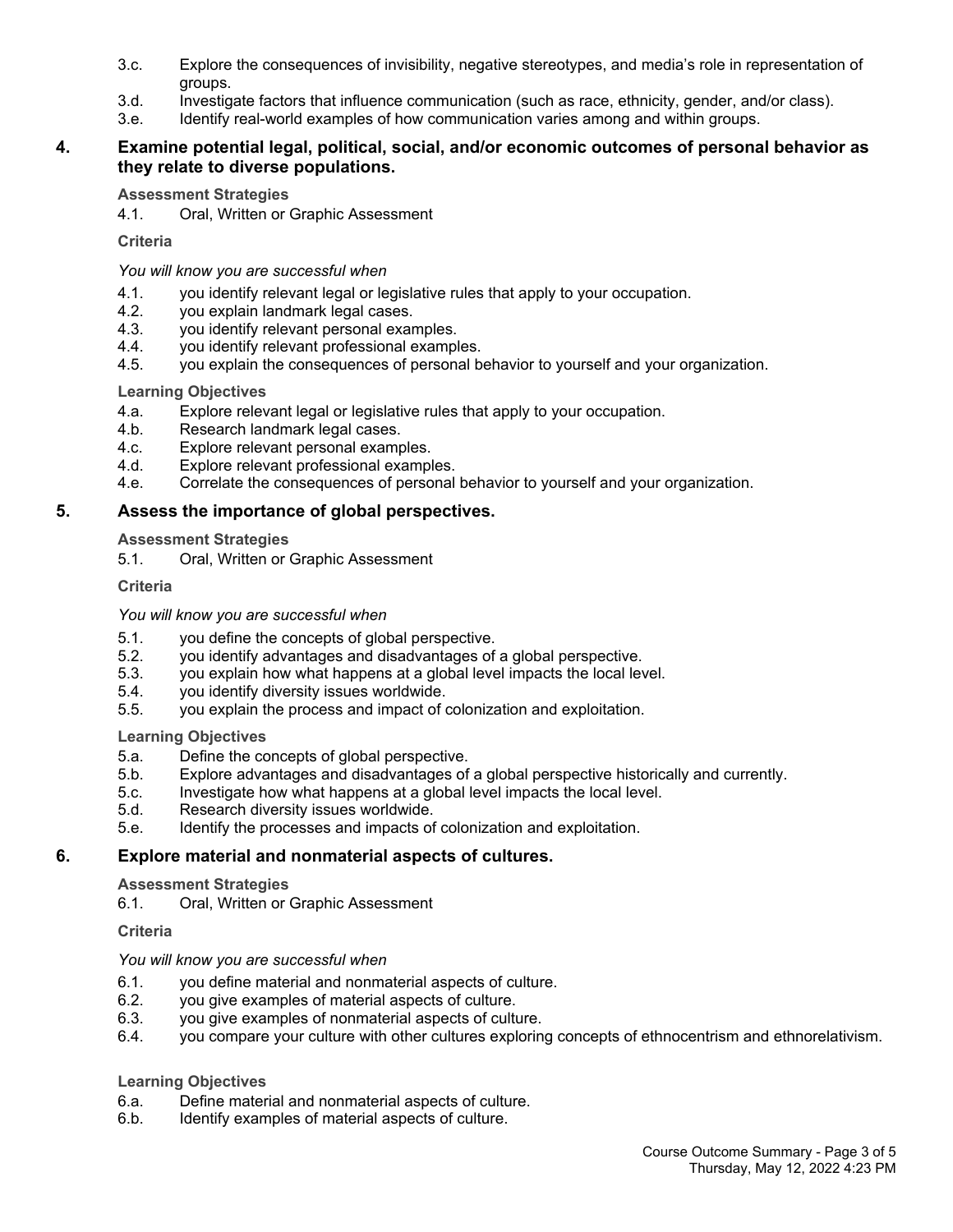- 6.c. Identify examples of nonmaterial aspects of culture.
- 6.d. Identify aspects of your culture that are different and/or similar to other cultures, exploring concepts of ethnocentrism and ethnorelativism.

## **7. Trace patterns of migration and immigration of diverse populations.**

### **Assessment Strategies**

7.1. Oral, Written or Graphic Assessment

#### **Criteria**

### *You will know you are successful when*

- 7.1. you define migration and immigration.
- 7.2. you describe the evolution of immigration policies over time.
- 7.3. you map migration and immigration patterns.
- 7.4. you relate migration and immigration to worldwide events.
- 7.5. you evaluate the impact of migration and immigration on the group's power and privilege.

### **Learning Objectives**

- 7.a. Define migration and immigration.
- 7.b. Identify the evolution of immigration policies over time.
- 7.c. Research migration and immigration patterns.
- 7.d. Identify migration and immigration patterns and issues and how they relate to worldwide events.
- 7.e. Research the impact of migration and immigration on the group's power and privilege.

## **8. Assess how power and privilege impact individuals and groups.**

### **Assessment Strategies**

8.1. Oral, Written or Graphic Assessment

### **Criteria**

### *You will know you are successful when*

- 8.1. you explain the concepts of power and privilege.
- 8.2. you give examples of privilege.
- 8.3. you relate privilege to power.
- 8.4. you identify your own privileges.
- 8.5. you assess the impact of power and privilege on one's life opportunities and challenges.
- 8.6. you relate power and privilege to the influence you have on others.
- 8.7. you identify the impacts of individual and institutional discrimination.

## **Learning Objectives**

- 8.a. Define the concepts of power and privilege.
- 8.b. Identify examples of privilege.
- 8.c. Identify examples when power and privilege interact.
- 8.d. Explore your own privileges.
- 8.e. Identify the impact of power and privilege on one's life opportunities and challenges.
- 8.f. Explore power and privilege to the influence you have on others.
- 8.g. Research examples of individual and institutional discrimination.

## **9. Examine the impact of bias and behavior on relationships (personal and group).**

#### **Assessment Strategies**

9.1. Oral, Written, or Graphic Assessment

## **Criteria**

#### *You will know you are successful when*

- 9.1. you identify your own biases.
- 9.2. you explain how they impact behavior.
- 9.3. you assess the impact on relationships.
- 9.4. you evaluate how your biases have changed over time.
- 9.5. you identify factors that have contributed to your change in perspective.

#### **Learning Objectives**

9.a. Explore your own biases.